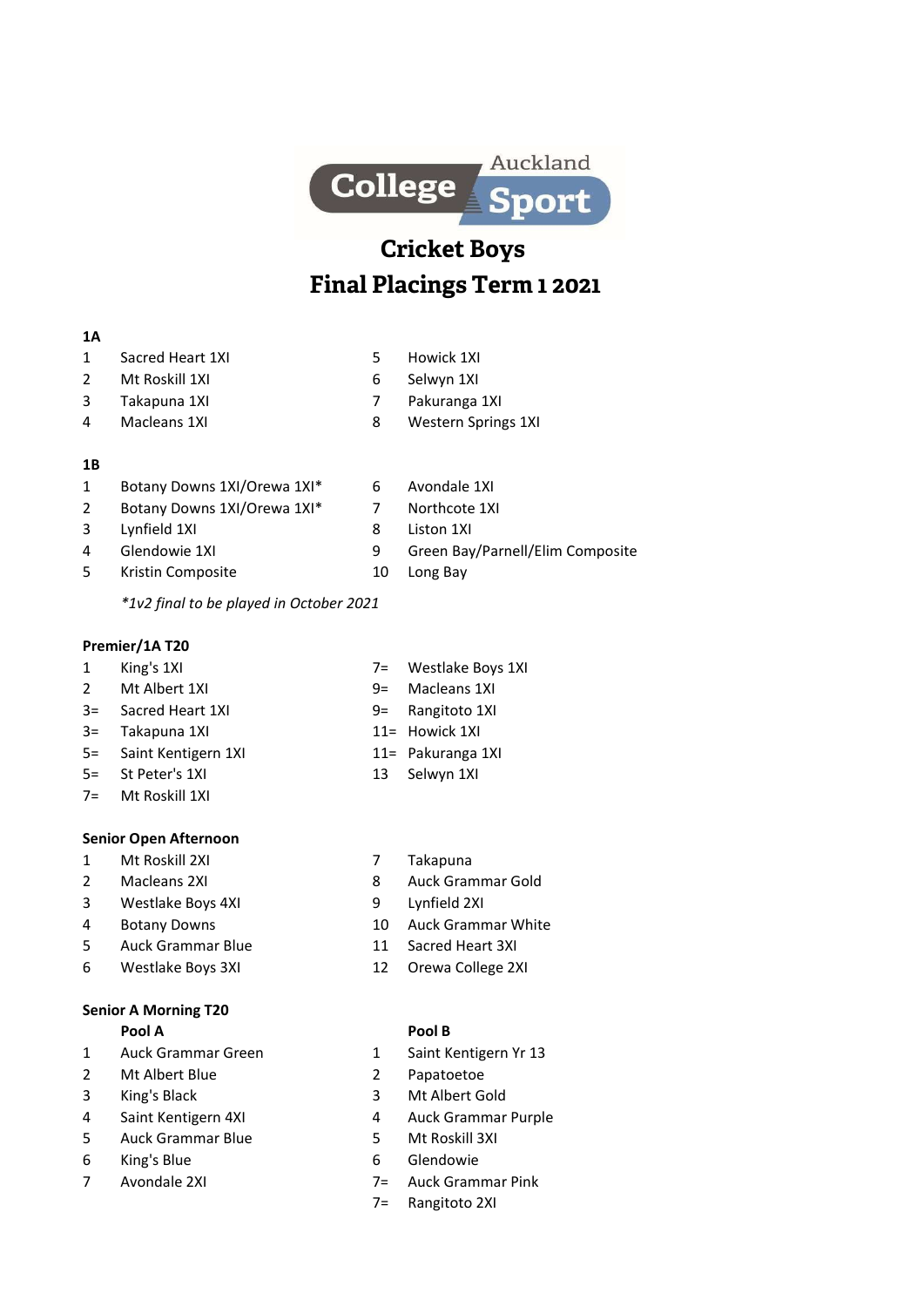#### Senior B Morning T20 - Central/North

| 1= Auck Grammar Red | St Paul's 1XI |
|---------------------|---------------|
|                     |               |

- 1= Birkenhead 6 One Tree Hill
- 3= Kaipara Composite 7 Northcote 2XI
- 3= St Peter's 4XI

#### Senior B Morning T20 - Central/South/East

- 1 King's White 5 St Peter's 4XI
	-
- 2 Macleans A 6 Aorere
- 3= King's Yellow 7 Auck Grammar Black
- 3= St Peter's 3XI

### Senior B Morning T20 - Central/West

- 1 Rutherford 5 Dilworth
- 
- 2 ACG Sunderland 6 Lynfield Green
- 3 Green Bay 2XI 7 St Peter's 6XI
- 4 Western Springs 2XI

#### Junior Open Afternoon - Central/North

|   | Westlake Boys Red     | 5. | Kristin Colts     |
|---|-----------------------|----|-------------------|
|   | 2 Auck Grammar Crowe  |    | 6 Orewa           |
| 3 | Auck Grammar Jamieson |    | 7 Northcote Colts |

4 Kingsway Composite

#### Junior Open Afternoon - Central/West

- 1 Avondale Junior A 4 Auck Grammar Ferguson
- 2 Auck Grammar Neesham 5 Lynfield Junior A
- 3 Mt Albert

#### Junior Open Afternoon - South/East

- 1 King's Yr 9 Colts 1988 1991 12 Saint Kentigern White
- 2 Macleans 5 Howick
- 3 Saint Kentigern Blue 6 Botany Downs
- 

# Junior A Morning T20 - Central/North

| Westlake Boys White | Westlake Boys Blue  |
|---------------------|---------------------|
| Mt Albert Gold      | St Peter's Junior A |

#### Junior A Morning T20 - Central/West

- 1 Auck Grammar White 4 Mt Roskill
- 2 Avondale Junior B 5 Mt Albert White
- 3 Mt Albert Blue

# Junior A Morning T20 - South/East

| 1= Mission Heights      |    | 4= Selwyn Green |
|-------------------------|----|-----------------|
| 1 = Saint Kentigern Red | 6. | Glendowie       |
| 3 Selwyn Blue           |    | Howick          |
|                         |    |                 |

4= Pakuranga 8 King's Yr9 A